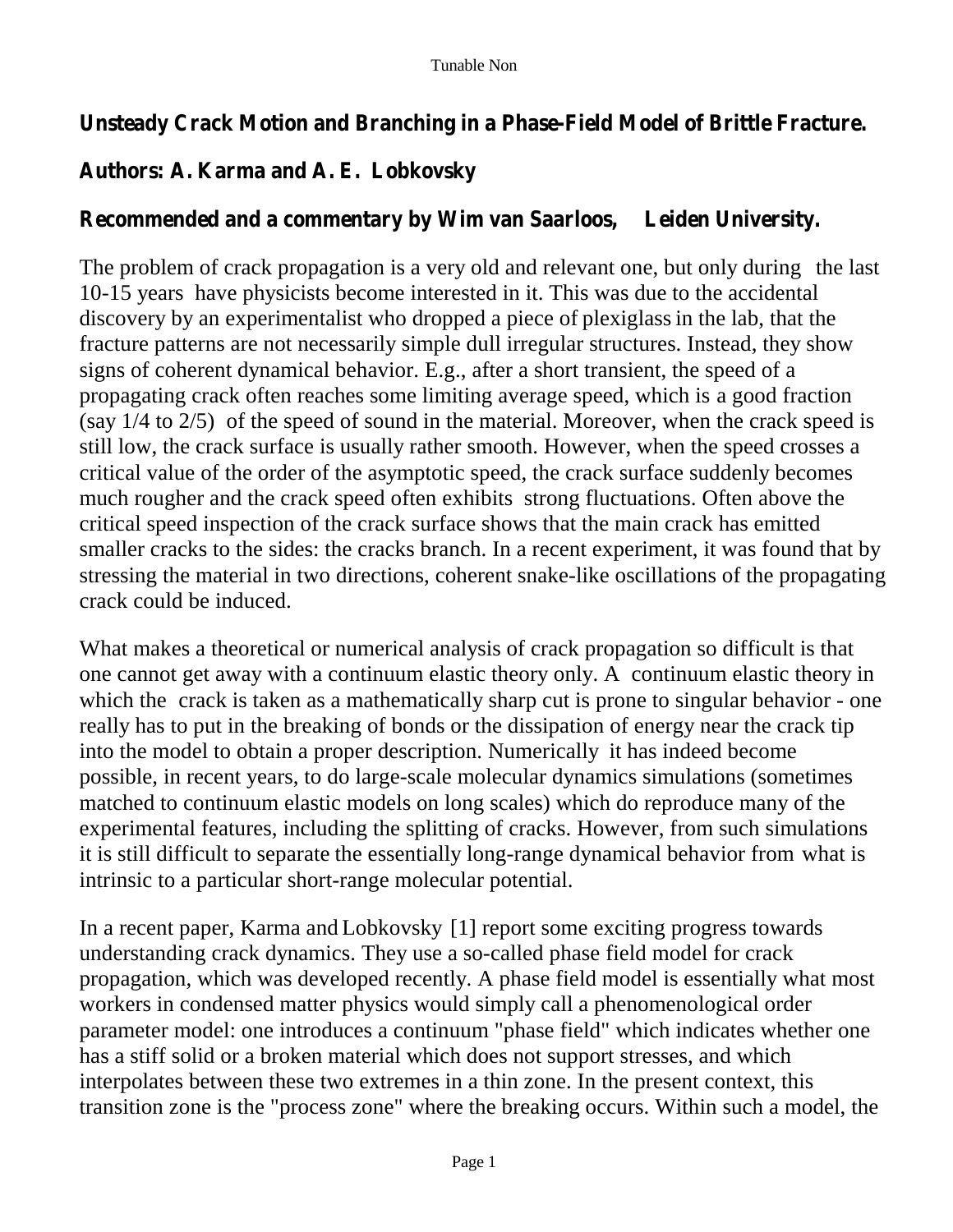atomistic breaking of bonds is not incorporated realistically but it is mimicked by having energy dissipate there.

The numerical advantage of such a model is that simulations of it are relatively simple, and that they allow one to study coherent behavior, which is independent of the precise atomistic details. This is precisely what the authors of [1] have done. First of all, their simulations allow them to test an old engineering idea, which assumes that the instantaneous crack speed is a unique function of the rate of energy flow to the crack zone. This is essentially an adiabatic approximation. The authors find that while the crack is speeding up, there are significant deviations from this relation: significantly more energy flows towards an accelerating crack than to a crack propagating steadily with the same instantaneous speed. This is a sign that dynamical effects (increase of kinetic energy) are quite important in practice. Secondly, the simulations of the authors indicate that the transition to dynamical branching behavior is not governed by an instability, but by the disappearance of solutions that describe steadily propagating cracks. Thirdly, just above the critical speed the authors observe in their model a regime where the cracks propagate in an oscillatory fashion; the frequency is found to be close to that of the lowest harmonic standing wave in the elastic solid. For higher speeds, the crack shows irregular branching behavior. Finally, the model allows the authors to tune the relative importance of the dissipation in the process zone near the crack tip, and hence to explore the relative importance of inertia in comparison with energy dissipation.

In a related paper [2], it was found that an extension of the model allows one to study the coherent snake-like propagation of cracks under bi-axial load. Readers wanting to get a feel for the issues in the field are recommended to look a the introductory review [3] or [4].

[1] A. Karma and A. E. Lobkovsky, Unsteady Crack Motion and Branching in a Phase-Field Model of Brittle Fracture, cond-mat/0401056.

[2] H. Henry and H. Levine, Dynamic instabilities of fracture under biaxial strain using a phase field model, cond-mat/0402563.

[3] ] J. Fineberg and M. Marder, Instability in dynamic fracture, Physics Reports, vol. 313, pp. 1-108, 1999.

[4] M. Marder and J. Fineberg, How things break, Physics Today, vol. 49, pp. 24-29, 1996.